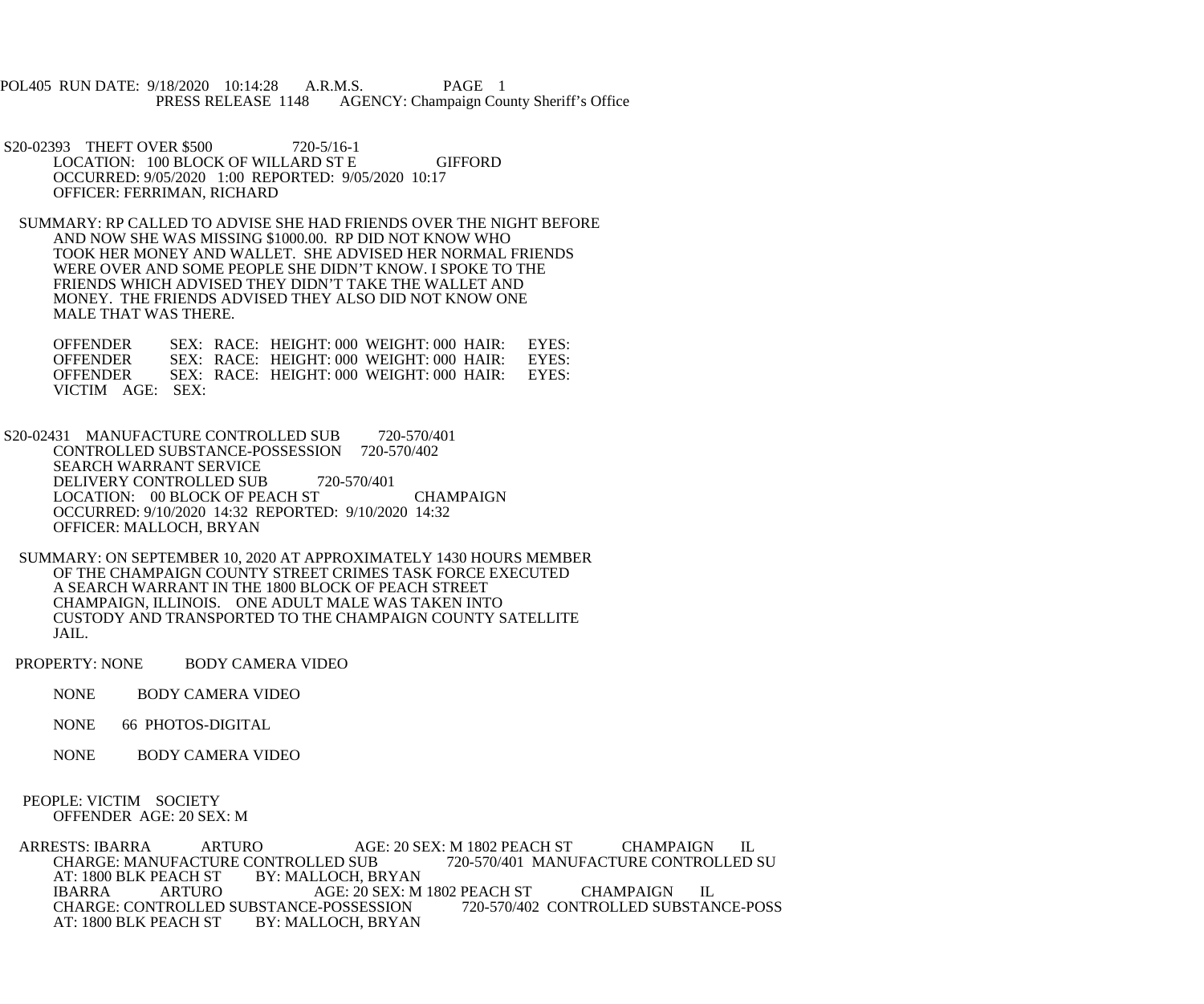POL405 RUN DATE: 9/18/2020 10:14:28 A.R.M.S. PAGE 2 PRESS RELEASE 1148 AGENCY: Champaign County Sheriff's Office

 S20-02440 DRIVING UNDER SUSPENDED LICENSE 625-5/6-303 WARRANT-IN STATE OBSTRUCTING IDENTIFICATION 720-5/31-4.5 LOCATION: 00 BLOCK OF LIBERTY AV/W CHANDLE OCCURRED: 9/10/2020 22:36 REPORTED: 9/10/2020 22:36 OFFICER: REIFSTECK, CHASE

 SUMMARY: ON THURSDAY (09/10/20) AT APPROXIMATELY 2236 HRS, A ROUTINE TRAFFIC STOP WAS CONDUCTED BY A CHAMPAIGN COUNTY DEPUTY SHERIFF. THE DRIVER OF THE VEHICLE WAS CITED FOR OPERATING A MOTOR VEHICLE, WITH A SUSPENDED DRIVER'S LICENSE. THE PASSENGER OF THE VEHICLE WAS PLACED UNDER ARREST FOR A WARRANT, AS WELL AS OBSTRUCTING IDENTIFICATION. THE DRIVER WAS RELEASED AFTER THE TRAFFIC STOP WAS COMPLETE AND GIVEN A MANDATORY COURT DATE, OF MONDAY (09/28/20) AT APPROXIMATELY 0900 HRS IN COURTROOM L, FOR HER TRAFFIC OFFENSE. THE PASSENGER WAS TRANSPORTED TO THE CHAMPAIGN COUNTY SATELLITE JAIL FOR HIS CHARGES.

PEOPLE: VICTIM SOCIETY

| <b>OFFENDER</b> |  | SEX: RACE: HEIGHT: 000 WEIGHT: 000 HAIR: | EYES: |
|-----------------|--|------------------------------------------|-------|
| <b>OFFENDER</b> |  | SEX: RACE: HEIGHT: 000 WEIGHT: 000 HAIR: | EYES: |

- S20-02441 BATTERY-DOMESTIC 720-5/12-3.2 LOCATION: 00 BLOCK OF ROWENA DR URBANA TOWNSHIP OCCURRED: 9/10/2020 23:50 REPORTED: 9/11/2020 0:00 OFFICER: FROMM, DANIEL
- SUMMARY: ON FRIDAY, 9/11/2020, CHAMPAIGN COUNTY SHERIFF'S DEPUTIES WERE DISPATCHED TO URBANA TOWNSHIP FOR A REPORT OF AN UNKNOWN PROBLEM. DEPUTIES ARRIVED AND DETERMINED THAT A DOMESTIC BATTERY HAD OCCURRED. DEPUTIES RECEIVED CONFLICTING STATEMENTS FROM THE PARTIES INVOLVED. NO ARRESTS WERE MADE.
- PROPERTY: NONE BODY CAMERA VIDEO

 OFFENDER AGE: 47 SEX: M VICTIM AGE: 44 SEX: F URBANA IL

S20-02445 CRIMINAL DAMAGE TO PROPERTY 720-5/21-1 LOCATION: 00 BLOCK OF UNIVERSITY AV E URBANA TOWNSHIP OCCURRED: 9/07/2020 0:00 REPORTED: 9/11/2020 10:40 OFFICER: HUBBARD, ROBERT

 SUMMARY: CCSO WAS DISPATCHED TO PROJECT T'S REGARDING A FLOWER POT IN THE PARKING LOT OF THE BUSINESS BEING DAMAGED. THE BUSINESS OWNER HAS NO SUSPECT INFORMATION.

PROPERTY: NONE BODY CAMERA VIDEO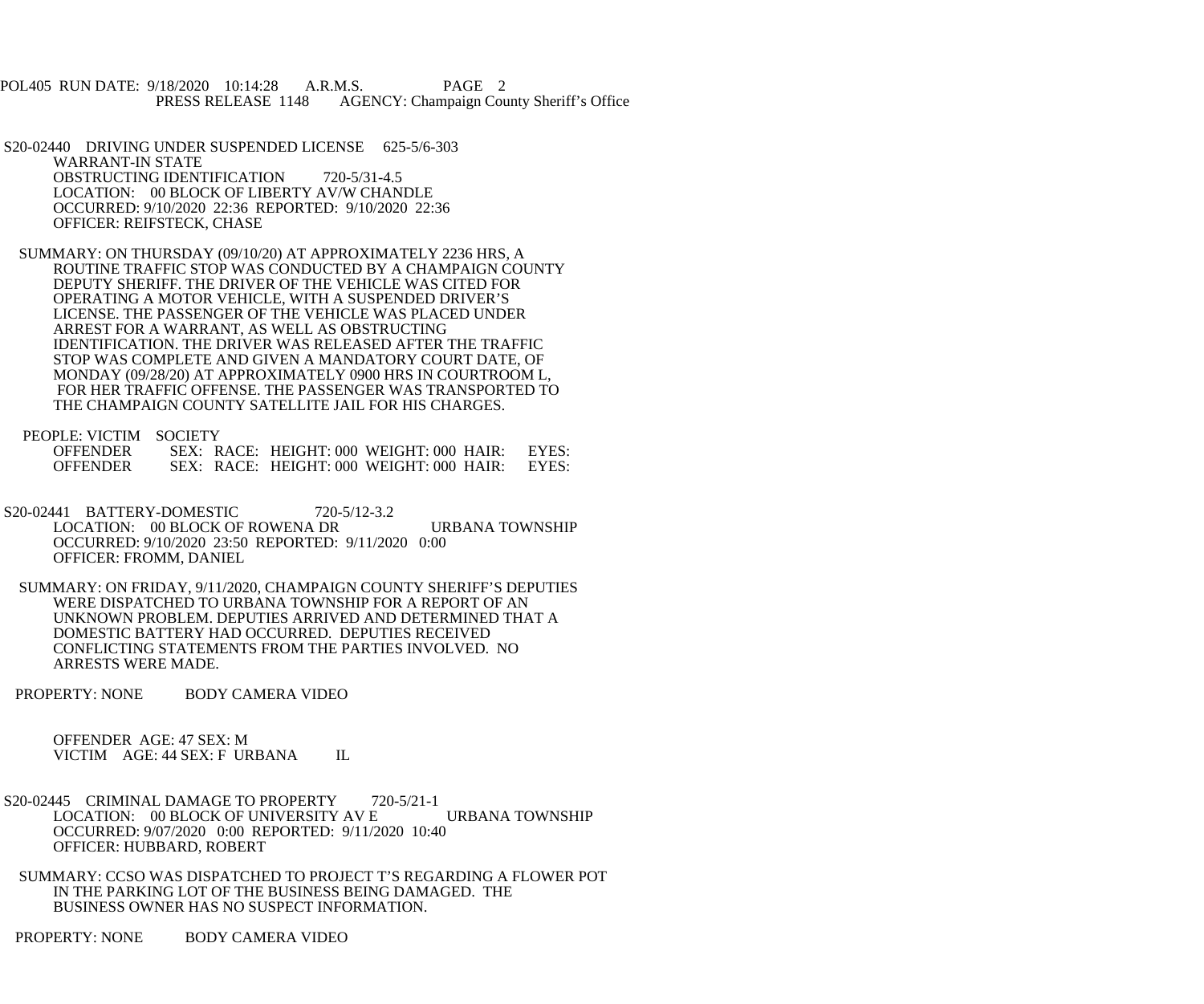- POL405 RUN DATE: 9/18/2020 10:14:28 A.R.M.S. PAGE 3<br>PRESS RELEASE 1148 AGENCY: Champaign Cou AGENCY: Champaign County Sheriff's Office DAMAGED 1 FURNISHINGS
	- OFFENDER SEX: RACE: HEIGHT: 000 WEIGHT: 000 HAIR: EYES: VICTIM AGE: 63 SEX: M URBANA IL
- S20-02447 DECEPTIVE PRACTICES 720-5/17-1 LOCATION: 00 BLOCK OF ILLINOIS ST E URBANA TOWNSHIP OCCURRED: 4/08/2020 0:00 REPORTED: 9/11/2020 11:39 OFFICER: HUBBARD, ROBERT
- SUMMARY: CCSO WAS DISPATCHED TO 2709 E. ILLINOIS REGARDING A DECEPTIVE PRACTICE INCIDENT, IN WHICH AN UNKNOWN SUSPECT ACCESSED THE VICTIMS CHECKING ACCOUNT AND MADE SEVERAL FRAUDULENT CHARGES.
- PROPERTY: NONE BODY CAMERA VIDEO
	- STOLEN CURRENCY-NOT CHECKS/BOND
	- OFFENDER SEX: RACE: HEIGHT: 000 WEIGHT: 000 HAIR: EYES: VICTIM AGE: 27 SEX: M URBANA IL VICTIM AGE: 27 SEX: M URBANA
- S20-02450 BURGLARY RESIDENTIAL 720-5/19-3 ATTEMPT<br>LOCATION: 00 BLOCK OF SCARBOROUGH ST N SIDNEY LOCATION: 00 BLOCK OF SCARBOROUGH ST N OCCURRED: 9/08/2020 0:00 REPORTED: 9/11/2020 16:18 OFFICER: REIFSTECK, JONATHAN
- SUMMARY: THE SUSPECT ATTEMPTED TO FORCE ENTRY INTO THE VICTIMS APARTMENT BY BREACHING THE FRONT DOOR. ENTRY WAS NOT GAINED. THERE IS NO SUSPECT INFORMATION.
- PROPERTY: NONE 1 BODY CAMERA VIDEO
	- OFFENDER SEX: RACE: HEIGHT: 000 WEIGHT: 000 HAIR: EYES:<br>VICTIM AGE: 38 SEX: F SIDNEY IL VICTIM AGE: 38 SEX: F SIDNEY
- S20-02453 DOG BITE HOME

LOCATION: 00 BLOCK OF EASTERN AV URBANA TOWNSHIP OCCURRED: 9/11/2020 20:25 REPORTED: 9/11/2020 20:30 OFFICER: CARLSON,CHRISTOPHER T

- SUMMARY: ON 09/11/2020 AT APPROXIMATELY 2030 HOURS, CHAMPAIGN COUNTY SHERIFF DEPUTIES WERE DISPATCHED TO AN URBANA TOWNSHIP ADDRESS FOR A DOG BITE. DEPUTIES DISCOVERED A DELIVERY DRIVER WAS BITTEN BY A DOG AND RECEIVED LARGE LACERATIONS AS A RESULT. THE VICTIM WAS TRANSPORTED TO A LOCAL HOSPITAL FOR TREATMENT.
- PROPERTY: NONE BODY CAMERA VIDEO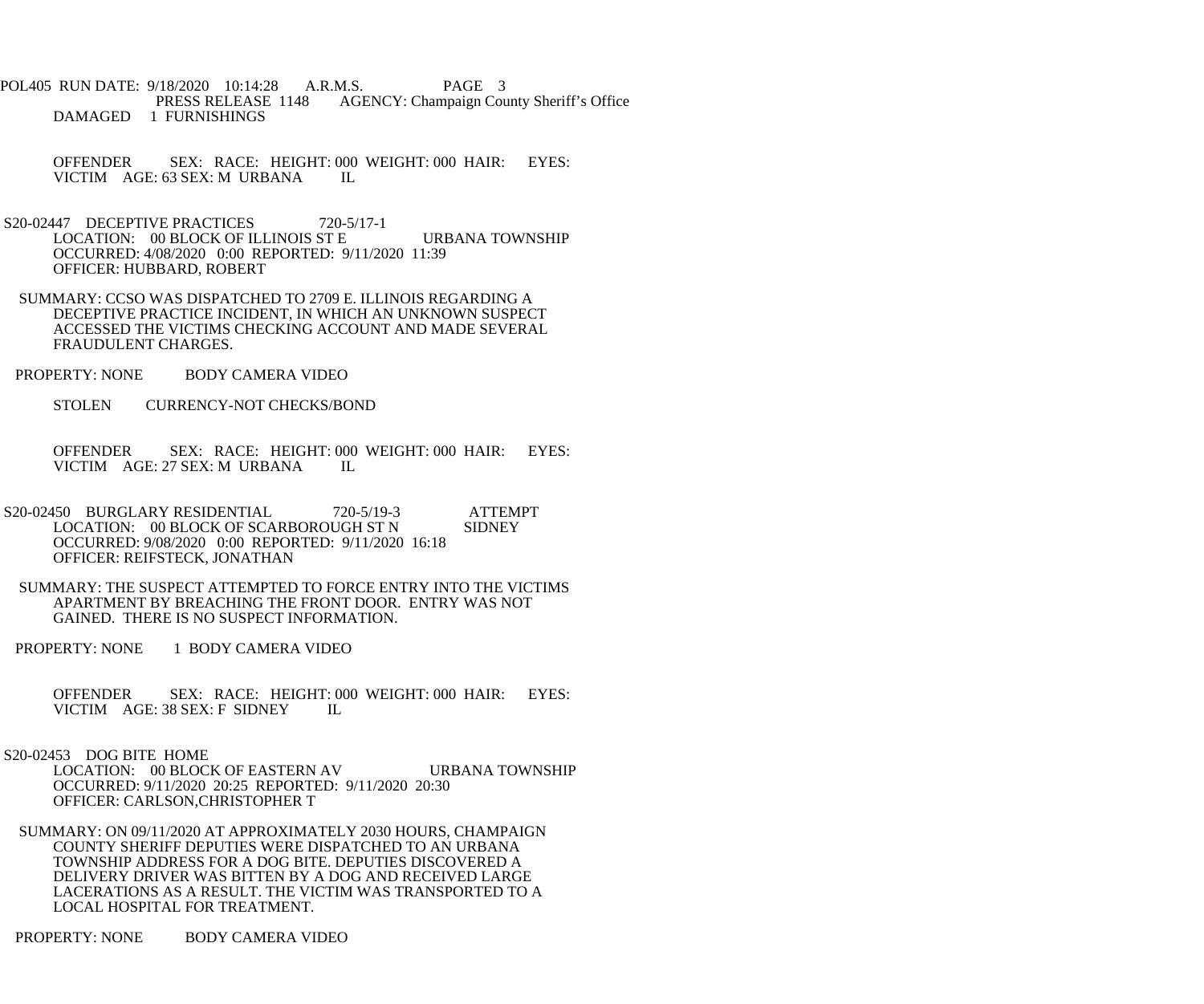POL405 RUN DATE: 9/18/2020 10:14:28 A.R.M.S. PAGE 4<br>PRESS RELEASE 1148 AGENCY: Champaign Cou AGENCY: Champaign County Sheriff's Office

 OFFENDER AGE: 49 SEX: F VICTIM AGE: 25 SEX: F DANVILLE IL

- S20-02454 BATTERY-DOMESTIC 720-5/12-3.2 LOCATION: 00 BLOCK OF FOUNTAIN VALLEY RANTOUL TOWNSHIP OCCURRED: 9/11/2020 20:49 REPORTED: 9/11/2020 20:50 OFFICER: NEMECZ, TED
- SUMMARY: ON 9-11-20 CCSO RESPONDED TO A DOMESTIC BATTERY THAT OCCURRED IN RANTOUL TOWNSHIP. UPON INTERVIEWING BOTH PARTIES, IT WAS DETERMINED THAT THE FEMALE HALF HAD BATTERED HER HUSBAND. THE FEMALE WAS SUBSEQUENTLY ARRESTED AND TRANSPORTED TO THE SATELLITE JAIL.
- PROPERTY: NONE BODY CAMERA VIDEO
	- NONE 1 BODY CAMERA VIDEO
	- NONE 3 PHOTOS-DIGITAL
	- NONE PHOTOS-DIGITAL

 OFFENDER AGE: 35 SEX: F VICTIM AGE: 37 SEX: M RANTOUL IL

ARRESTS: WHITE BRANDI L AGE: 35 SEX: F 162 FOUNTAIN VALLEY RANTOUL IL CHARGE: BATTERY-DOMESTIC 720-5/12-3.2 BATTERY-DOMESTIC IC<br>BY: NEMECZ, TED<br>BY: NEMECZ, TED AT: FOUNTAIN VALLEY

- S20-02456 BATTERY-DOMESTIC 720-5/12-3.2 LOCATION: 00 BLOCK OF CHRISTOPHER CR URBANA TOWNSHIP OCCURRED: 9/11/2020 23:17 REPORTED: 9/11/2020 23:17 OFFICER: FORDYCE, CODY
- SUMMARY: ON 9/11/20, DEPUTIES RESPONDED TO REPORT OF A DOMESTIC BATTERY. UPON ARRIVAL, DEPUTIES LEARNED THE SUSPECT HAD THROWN THE VICTIM ON HIS BED THEN BEGAN CHOKING THE VICTIM. THE SUSPECT WAS PLACED UNDER ARREST AND TRANSPORTED TO THE SATELLITE JAIL.

PROPERTY: NONE BODY CAMERA VIDEO

 OFFENDER AGE: 60 SEX: M VICTIM AGE: 31 SEX: M URBANA IL

ARRESTS: EDWARDS ALAN D AGE: 31 SEX: M 1805 CHRISTOPHER CR #1 URBANA IL<br>CHARGE: BATTERY-DOMESTIC 720-5/12-3.2 BATTERY-DOMESTIC CHARGE: BATTERY-DOMESTIC 720-5/12-3.2 BATTERY-DOMESTIC AT: 1800 BLK CHRISTOPHER CIR BY: FORDYCE, CODY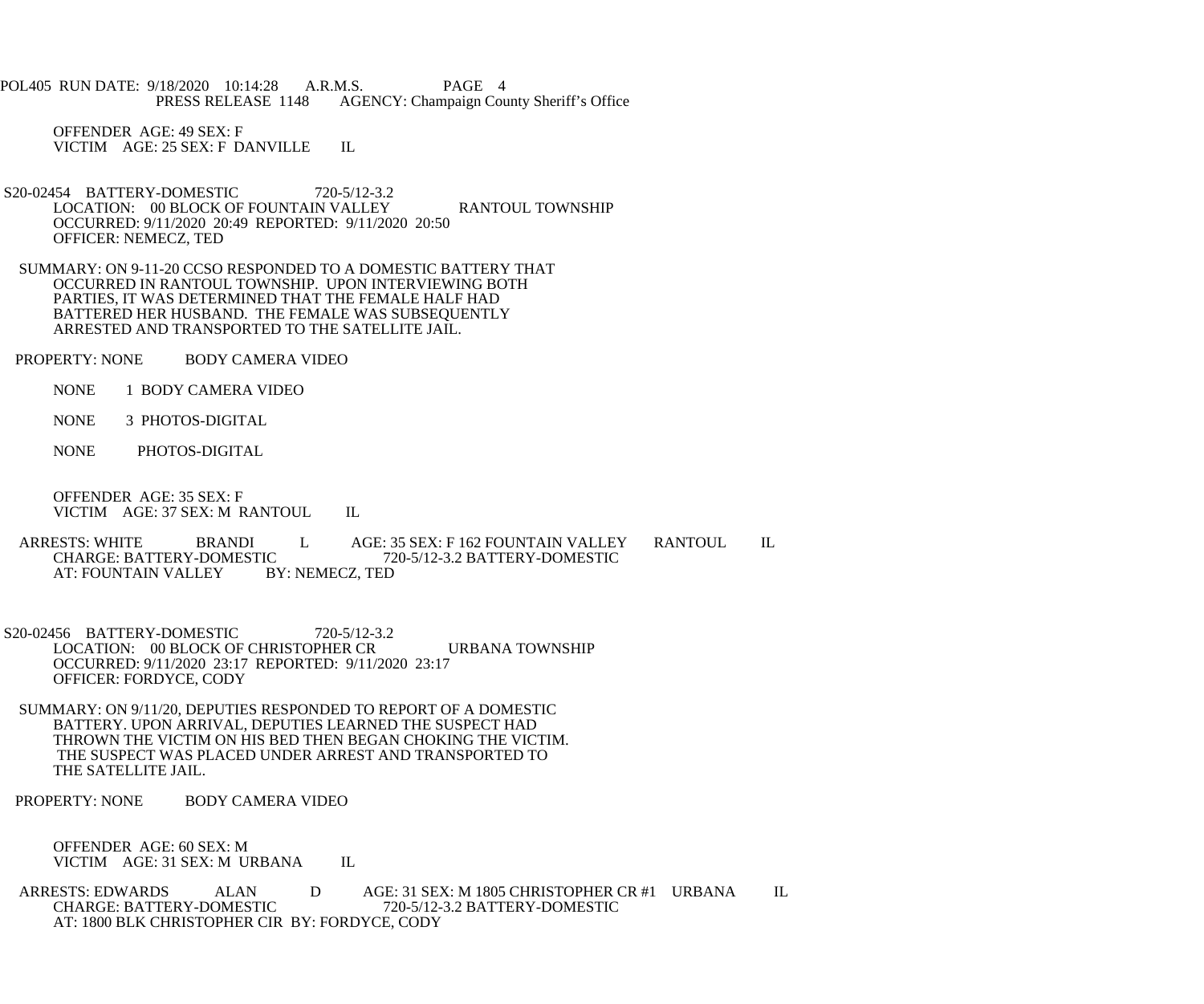POL405 RUN DATE: 9/18/2020 10:14:28 A.R.M.S. PAGE 5<br>PRESS RELEASE 1148 AGENCY: Champaign Cou AGENCY: Champaign County Sheriff's Office

- S20-02459 BURGLARY FROM MOTOR VEHICLE 720-5/19-1 ATTEMPT<br>LOCATION: 00 BLOCK OF ROBIN RD E MAHOMET TOWNSHIP LOCATION: 00 BLOCK OF ROBIN RD E OCCURRED: 9/11/2020 23:00 REPORTED: 9/12/2020 8:18 OFFICER: BEASLEY, CHAD
- SUMMARY: ON 09-12-2020, I RESPONDED TO 2116 ROBIN RD, MAHOMET, IL FOR REPORT OF A ATTEMPTED VEHICLE BURGLARY. UPON MY ARRIVAL, I WAS ADVISED THAT A SUSPICIOUS VEHICLE PARKED OUTSIDE THE RESIDENCE BETWEEN 2300HRS AND 0000HRS LAST NIGHT, THEN UPON REVIEW OF HOME SURVEILLANCE CAMERAS, AROUND 0430HRS OR SO, TWO UNK SUSPECTS ATTEMPTED TO GAIN ACCESS TO THREE VEHICLES PARKED IN THE DRIVEWAY. NO ENTRY WAS MADE, NOTHING DAMAGED. I SEIZED SURVEILLANCE VIDEO OF THE INCIDENT AND DUSTED FOR LATENT FINGERPRINTS.
- PROPERTY: NONE 1 BODY CAMERA VIDEO

 OFFENDER SEX: RACE: HEIGHT: 000 WEIGHT: 000 HAIR: EYES: OFFENDER SEX: U RACE: U HEIGHT: 000 WEIGHT: 000 HAIR: EYES: VICTIM AGE: 29 SEX: M MAHOMET IL

- S20-02462 BURGLARY FROM MOTOR VEHICLE 720-5/19-1 LOCATION: 00 BLOCK OF SHELLY CT URBANA TOWNSHIP OCCURRED: 9/12/2020 1:00 REPORTED: 9/12/2020 15:24 OFFICER: BIALESCHKI, DOUG
- SUMMARY: R-P CALLED TO REPORT SOMEONE ENTERED HER LOCKED VEHICLE OVERNIGHT AND STOLE SEVERAL CREDIT CARDS.
- PROPERTY: NONE 1 BODY CAMERA VIDEO
	- STOLEN 3 CREDIT/DEBIT/GAS CARDS
	- OFFENDER SEX: RACE: HEIGHT: 000 WEIGHT: 000 HAIR: EYES:<br>VICTIM AGE: 39 SEX: F URBANA IL VICTIM AGE: 39 SEX: F URBANA
- S20-02470 BATTERY-DOMESTIC 720-5/12-3.2<br>LOCATION: 00 BLOCK OF 2100E COMPROMISE TOWNSHIP LOCATION: 00 BLOCK OF 2100E OCCURRED: 9/13/2020 23:50 REPORTED: 9/14/2020 0:21 OFFICER: BOLT, GAGE
	- SUMMARY: ON 9/14/20 AT APPROXIMATELY 0022 HOURS, DEPUTIES WERE DISPATCHED TO THE REPORT OF A DOMESTIC BATTERY IN THE AREA OF COMPROMISE TWP. UPON ARRIVAL ON SCENE THE FEMALE WAS BEING DETAINED BY THE TWO MALES VICTIMS. THE FEMALE WAS LATER ARRESTED FOR DOMESTIC BATTERY AND TRANSPORTED TO THE CHAMPAIGN COUNTY SATELLITE JAIL.
- PROPERTY: NONE 5 BODY CAMERA VIDEO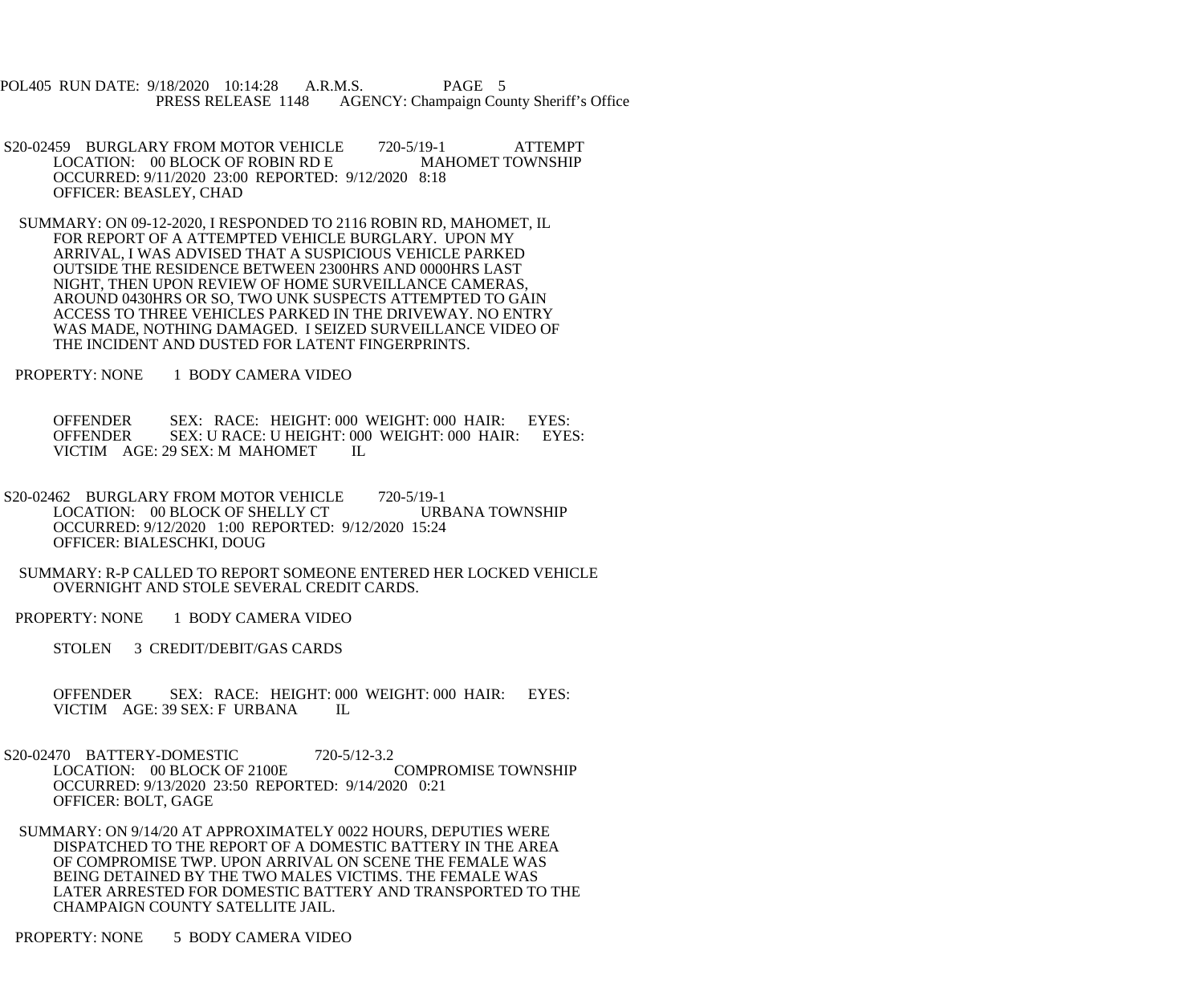POL405 RUN DATE: 9/18/2020 10:14:28 A.R.M.S. PAGE 6<br>PRESS RELEASE 1148 AGENCY: Champaign Cou AGENCY: Champaign County Sheriff's Office NONE 24 PHOTOS-DIGITAL

PEOPLE: VICTIM AGE: 45 SEX: M TOLONO IL<br>VICTIM AGE: 26 SEX: M THOMASBORO IL VICTIM AGE: 26 SEX: M THOMASBORO

ARRESTS: JOHNSON JESSICA AGE: 28 SEX: F 2479 CR 2100 E ST JOSEPH IL<br>CHARGE: BATTERY-DOMESTIC 720-5/12-3.2 BATTERY-DOMESTIC ESTIC 720-5/12-3.2 BATTERY-DOMESTIC<br>BY: BOLT, GAGE AT: 2000 BLK CR 2100 E

S20-02473 THEFT-MOTOR VEHICLE 720-5/16,625-5/4 LOCATION: 00 BLOCK OF SCOTTSWOOD DR URBANA TOWNSHIP OCCURRED: 9/14/2020 8:05 REPORTED: 9/14/2020 8:06 OFFICER: FERRIMAN, RICHARD

 SUMMARY: RP CALLED TO ADVISE HER SON HAD STOLEN HER VEHICLE FROM HER RESIDENCE.

 RP STATED AFTER AN ARGUMENT HER SON GOT INTO HER PURSE AND TOOK HER KEYS. RP SAID HER SON LEFT IN HER VEHICLE AFTER SHE TRIED TO STOP HIM FROM LEAVING.

PROPERTY: NONE 1 BODY CAMERA VIDEO

 STOLEN AUTO COLOR: GRY/GRY 2010 MAKE: DODG MODEL: AVN BODY: 4D LIC#: IL BK24593

 OFFENDER AGE: 30 SEX: M VICTIM AGE: 30 SEX: M URBANA IL<br>VICTIM AGE: 53 SEX: F URBANA IL VICTIM AGE: 53 SEX: F URBANA

S20-02481 DECEPTIVE PRACTICES 720-5/17-1<br>THEFT-IDENTITY 720-5/16-30(A) THEFT-IDENTITY LOCATION: 00 BLOCK OF 2545E OGDEN TOWNSHIP OCCURRED: 9/14/2020 15:15 REPORTED: 9/14/2020 15:35 OFFICER: CHRISTENSEN, CORY

 SUMMARY: MALE ATTEMPTED TO OBTAIN A CAR LOAN USING A CHAMPAIGN COUNTY RESIDENTS IDENTITY.

 OFFENDER SEX: F RACE: U HEIGHT: 000 WEIGHT: 000 HAIR: EYES: VICTIM AGE: 55 SEX: F OGDEN IL<br>OFFENDER SEX: RACE: HEIGHT: 00 SEX: RACE: HEIGHT: 000 WEIGHT: 000 HAIR: EYES: DESCR: MARKHAM, IL 60526

S20-02486 BURGLARY RESIDENTIAL 720-5/19-3 LOCATION: 00 BLOCK OF YOUNG ST LUDLOW OCCURRED: 9/13/2020 18:30 REPORTED: 9/14/2020 18:02 OFFICER: KEYES, CHELSEY

SUMMARY: DEPUTY RESPONDED TO A RESIDENTIAL BURGLARY WHERE A BOOM